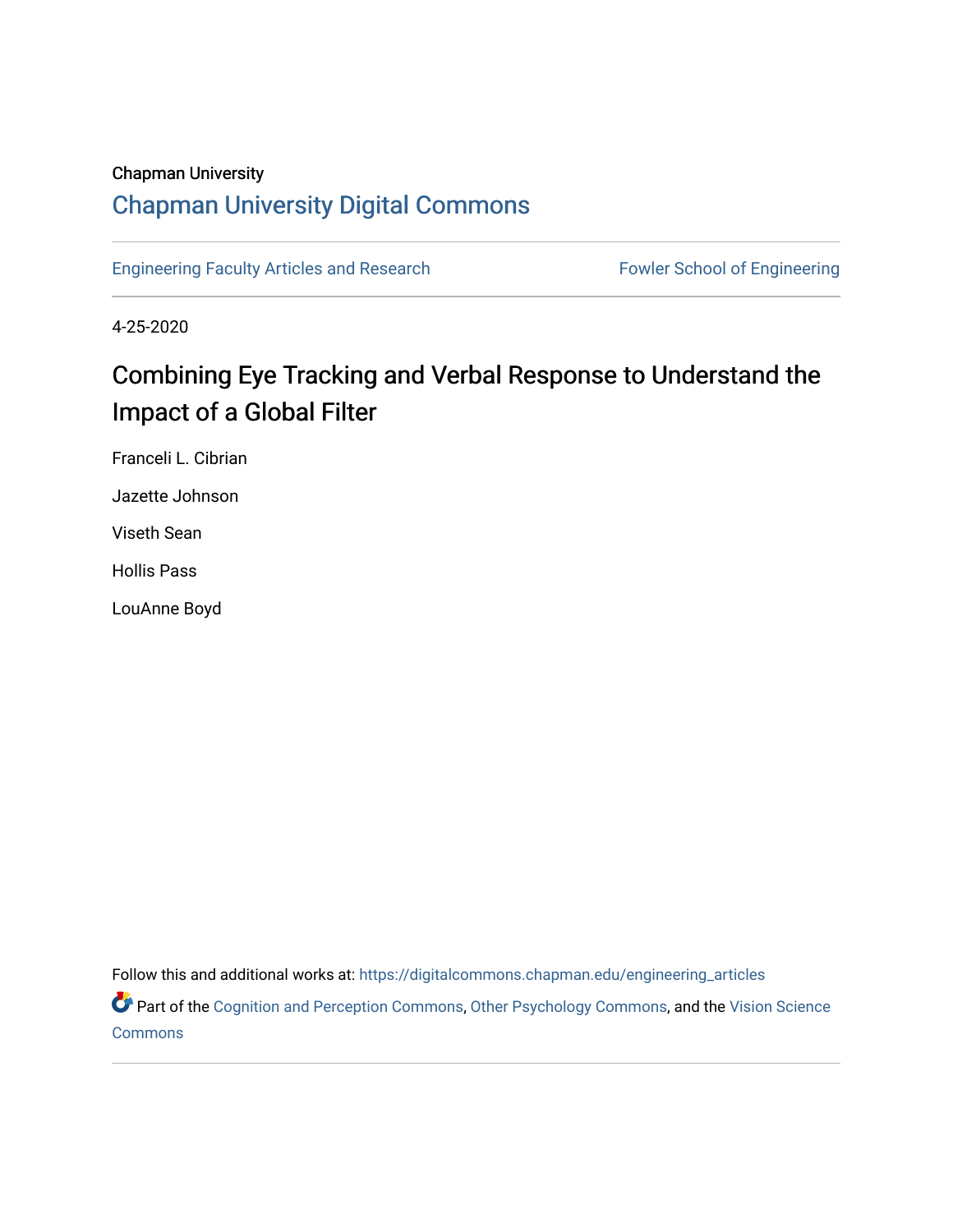## Combining Eye Tracking and Verbal Response to Understand the Impact of a Global Filter

## **Comments**

This is a pre-copy-editing, author-produced PDF of an article accepted for publication in Extended Abstracts of the 2020 CHI Conference on Human Factors in Computing Systems. The definitive publisherauthenticated version is available online at [https://doi.org/10.1145/3334480.3382897.](https://doi.org/10.1145/3334480.3382897)

## Copyright

Association for Computing Machinery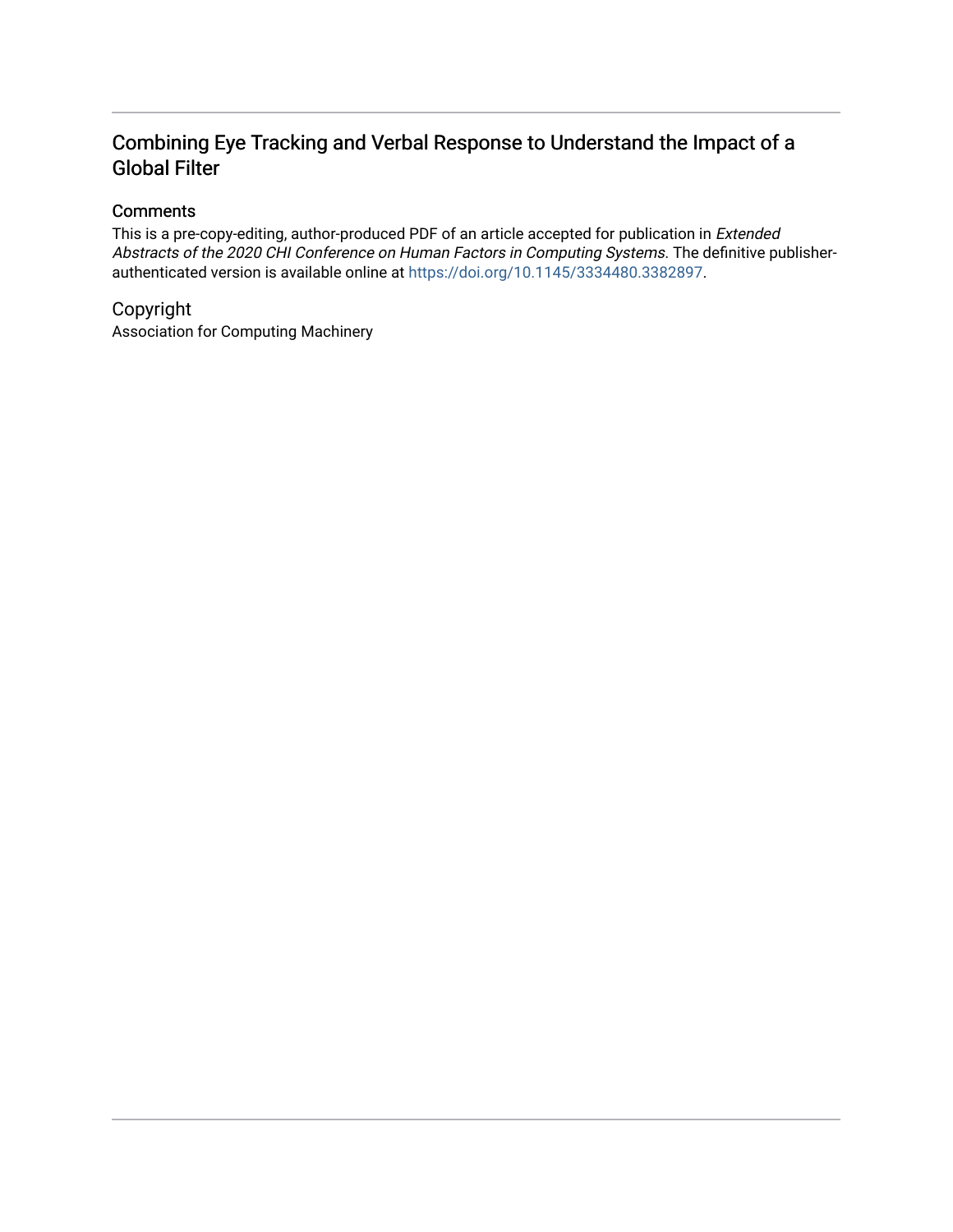# **Combining Eye Tracking and Verbal Response to Understand the Impact of a Global Filter**

#### **Franceli L. Cibrian**

University of California Irvine, CA 92697 fcibrian@uci.edu

#### **Jazette Johnson**

University of California Irvine, CA 92697 jazettej@uci.edu

#### **Viseth Sean**

Chapman University Orange, CA 92866, USA sean103@mail.chapman.edu

Paste the appropriate copyright/license statement here. ACM now supports three different publication options:

- ACM copyright: ACM holds the copyright on the work. This is the historical approach.
- License: The author(s) retain copyright, but ACM receives an exclusive publication license.
- Open Access: The author(s) wish to pay for the work to be open access. The additional fee must be paid to ACM.

This text field is large enough to hold the appropriate release statement assuming it is single-spaced in Verdana 7 point font. Please do not change the size of this text box.

Each submission will be assigned a unique DOI string to be included here.

#### **Hollis Pass**

Independent Speech-language Pathologist Orange, CA. USA hollispass.slp@gmail.com

#### **LouAnne Boyd**

Chapman University Orange, CA 92866, USA lboyd@chapman.edu

#### **Abstract**

Visual attention guides the integration of two streams: the global, that rapidly processes the scene; and the local, that processes details. For people with autism, the integration of these two streams can be disrupted by the tendency to privilege details (local processing) instead of seeing the big picture (global processing). Consequently, people with autism may struggle with typical visual attention, evidenced by their verbal description of local features when asked to describe overall scenes. This paper aims to explore how one adult with autism see and understand the global filter of natural scenes.

#### **Author Keywords**

Autism; assistive technology; sensory processing; global and local processing.

#### **ACM Classification Keywords**

Human-centered computing; Accessibility;

#### **Introduction**

Seeing the "big picture" in a scene is part of how we process the world. Our senses take in stimulation that contributes to our perception of the environment. For sighted people, visual processing accounts for  $\sim$  50% of the stimuli received through their senses[3]. Two separate information streams of the brain, the global and local, process the visual information [5] [10].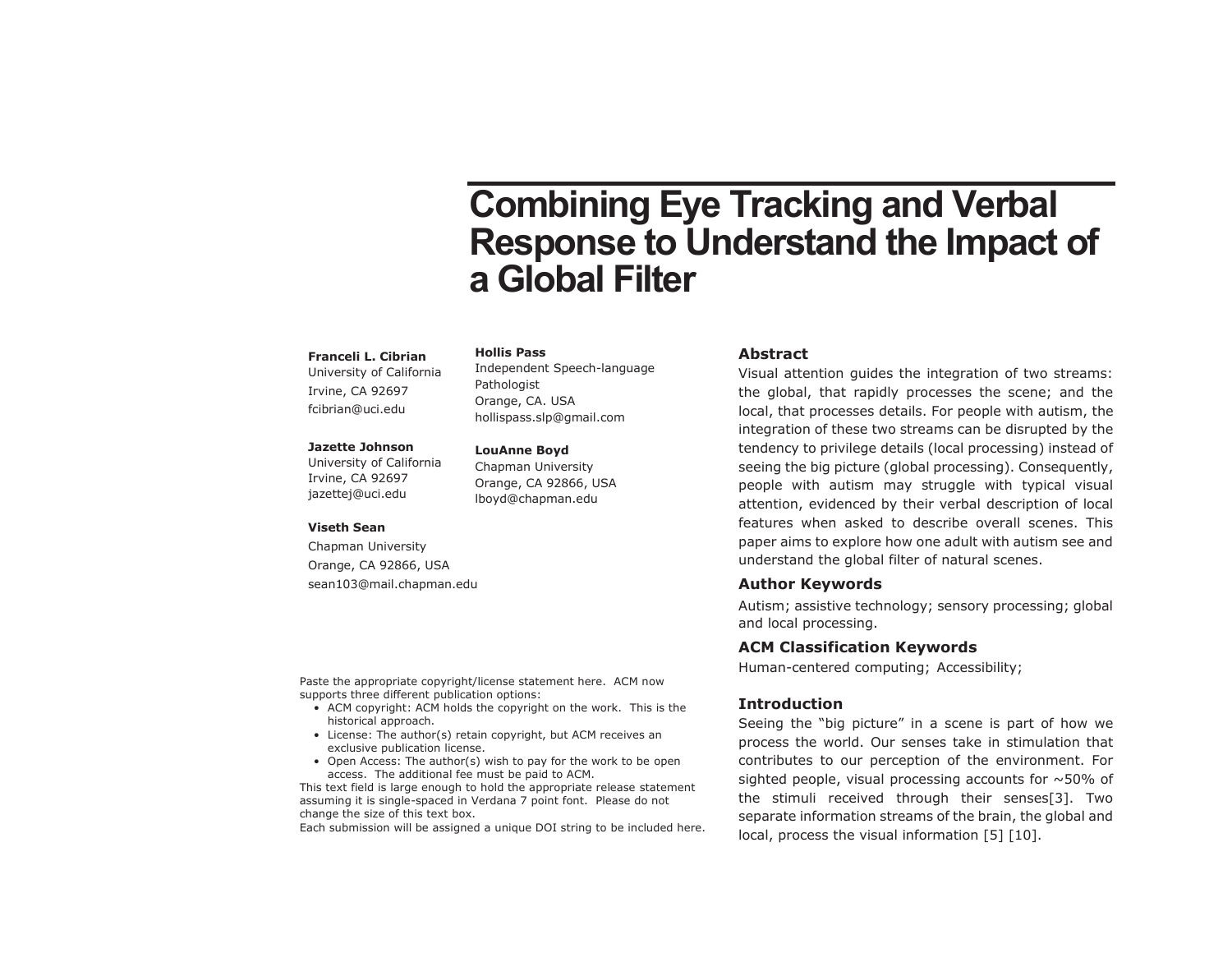**ZZZZZZZZZZZZZZZ** 7777777777777 **ZZZZ** 222222222 777777777 zzzz **ZZZZ** 7777 7777 **KKKKKKKKKKKKKKK KKKKKKKKKKKKKKK** KKKK **KKKKKKKKKKK KKKKKKKKKKK KKKK KKKK** 

**ZZZZ** 

zzzz

7777

7777 **ZZZZ** 

**ZZZZ** 

**ZZZZ** 

**ZZZZZZZZZZZZZZZZ** 

**ZZZZZZZZZZZZZZZZ** 

Figure 1: Sample items similar to items on the Navon test, 1977. The top item is the target. The bottom items are the choices to choose from when a person is asked to find the match.

**KKKK** 

**KKKK** 

Global processing allows people to rapidly process the scene to get a holistic understanding of an object, event, or scene (*e.g.,* seeing a forest before seeing the trees) [10] by detecting shapes, proximity, and context [5]. In contrast, local processing allows people to rapidly process the details, known as "analytic processing" [10]. Cognitive processes integrate both the global and local streams of information to produce a complete mental representation of the stimuli, thus filtering the relevant from the irrelevant information in a visual scene [2].

Many researchers claim that the average person first processes the global information and then integrates the local details within a fraction of a second. In artificial conditions, such as Navon's hierarchical letters [9], the default precedence can be determined by contrasting local and global features. For example, Figure 1-top depicts a hierarchical letter that has a global feature that looks like an F, and a local feature is the small letter Zs. People are typically quicker in detecting the F than Z [9].

However, people with autism visually process the world differently, as the global and local streams can be disrupted by the preference for the local details [13]. The lack of attention to the global features results in missed information [1] (e.g., people with autism tend to look at areas with large contrast in luminance, such as a reflection on glass instead of faces [15]). With these multi-dimensional interactions occurring in real-time, people with autism can have challenges with making friends that can lead to social isolation [13].

Recent advances in eye gaze research state that the visual attention for some people with autism is driven by aspects such as high contrast in brightness and color (e.g., a shiny reflection), rather than the semantic or social content of a scene (e.g., looking at people's faces)[16]. In this paper, we aim to filter out local details

and highlight the global features of visual scenes to understand if those filters effect how an adult with autism sees the scenes and responds verbally.

#### **Related Work**

One manner of measuring visual attention is with eyetracking technologies, as they measure the motion of the eye and determine how long the eye gazes on an area of an image [12]. By examining fixations, saccades (rapid eye movement as fixation point changes), and other eye activity, researchers can gauge the reaction of the subject to any given stimuli [12].

Existing algorithms for detecting fixations and saccades often used arbitrary and inaccurate eye velocity and acceleration thresholds. For example, Cluster Fix [6] is an algorithm that uses k-means cluster analysis on a combination of distance, velocity, acceleration, and rotation measurements of eye movements to detect fixations and saccades with increased precision. This allowsdetection of small saccades and the precise identification of the start and end of saccades [6].

Eye-tracking also has been used to predict where people look in natural scenes. For example, in [18], researchers built a dataset of 700 images with eye-tracking data of 15 neurotypical viewers and annotation of the image about objects and semantic attributes. Comparing the eye-tracking with the annotation scheme, researchers found that object and semantic information from scenes are the most important aspect that neurotypical people first see in scenes. In [16] the same database was used to predict where people with autism would look. In this study, researchers collected the eye-tracking data of 20 people with autism and compared it with the eyetracking data from 19 neurotypical people. Results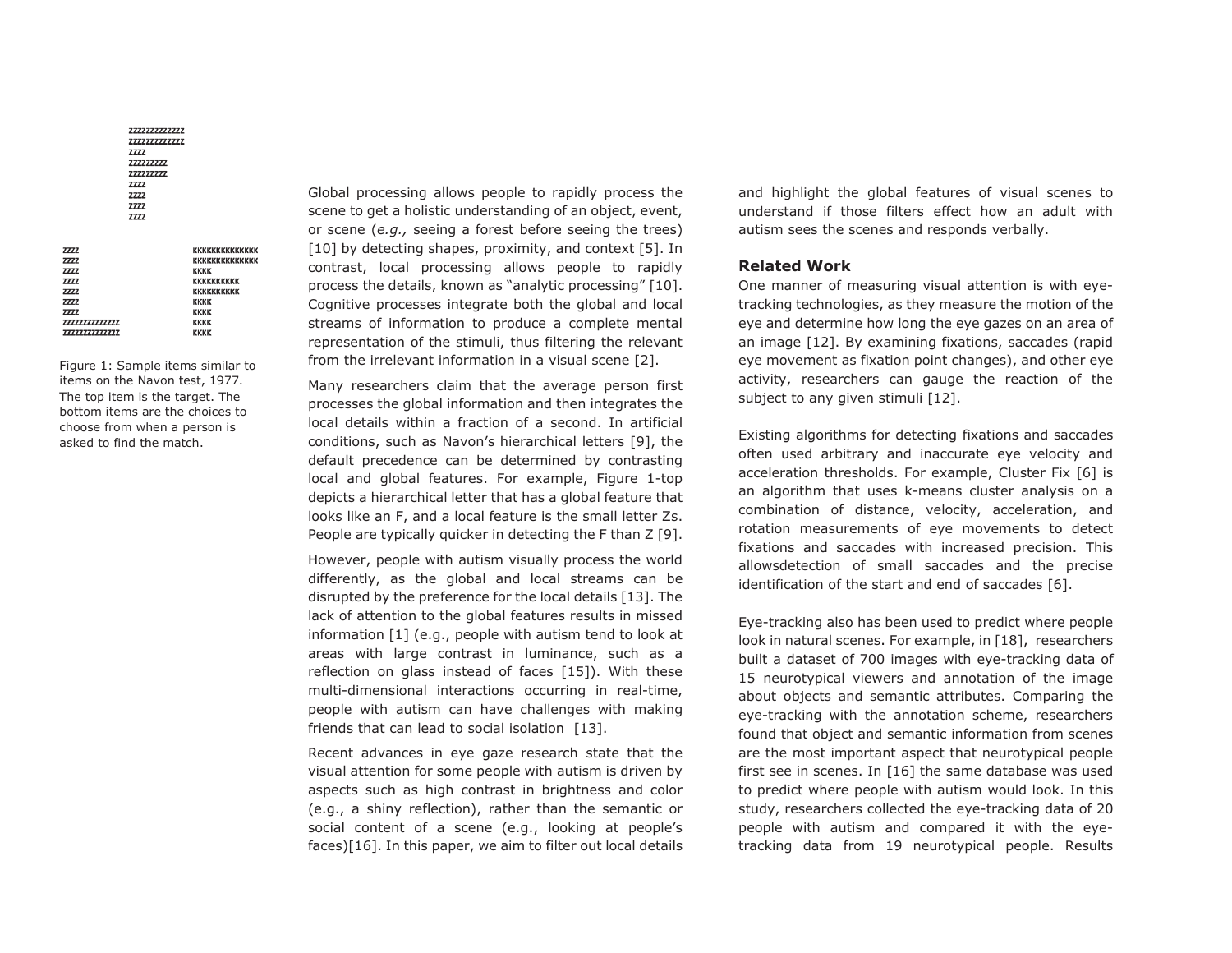#### **Baseline (raw**



The image is presented without any filter

**Lined edges** The filter contains black and



**Description**

emphasize the shape and boundary between objects and removed high spatial frequency sections such as shading

**Global object** The filter highlighted the main



object of an image and is presented through color and shading, pixilated, and the background was removed.

**Global object in blurred context** 



The filter highlighted the main objects of the scene with a pixilated background

 **Animation** 



The animation consists of one filter at the time, this is, the same image was presented with one range of information over the time

Table 1. Descriptions of filters

showed that people with autism have a stronger imagecenter bias regardless of object distribution, reduced saliency for faces, and locations -indicated by the social gaze of people in the images- yet a general increase in pixel-level saliency at the expense of semantic-level saliency [16].

These research findings show that eye-tracking can be useful in understanding what features of an image people visually attend to (i.e., the big picture features or the local details). Therefore, we can leverage these insights regarding global-local processing styles and eye gaze trends to build a system that highlights the socially relevant aspects of images.

#### **The Global Filter Prototype**

We prototyped four ways to highlight global aspects of an image (see Table 1):

- **1) Lined Edges:** we designed a black and white line drawings filter, as is common in icons used in special-education classrooms [4].
- **2) Global Objects:** we designed a filter that highlighted the main object of an image. This filter follows the premise that by removing pixel-level detail from the background, it would convert the object-level into the local level, and therefore, a point of interest.
- **3) Global objects in blurred context:** To added more semantic information of the image, we added a monochromatic, pixilated background to the main object.
- **4) Animation:** We create an animation consisting of each filter presented one at the time.

We applied each filter to 10 images, taken from the first 50 out of 700 images in the Object and Semantic Images and Eye-tracking (OSIE) data set. This dataset was previously coded for typical and autistic eye tracking as well as for image features [16,18]. The lined edges filter was created using the PhotoScape X program. The global objects were selected using the "Remove Background" tool of PowerPoint 2016. The blurred context was created with the "Artistic effect" tool to blur and make gray the background. The animations were created using the previous filters and then put together as a Gif. We also selected ten original images as the baseline condition. With the images, we created a low-fidelity prototype in PowerPoint that consisted of 10 blocks of images (1 per filter), randomized and separated by a transition. The auto-advance was set for 10 seconds. The prompt after each scene was, "What is this a picture of."

#### **Methods**

We ran a pilot study with a 40-year old autistic man (P1). We decided to follow an N of 1 trials with P1 as we want to provide an objective understanding of his eye tracking and verbal responses that can help us to identify the best global filter for a person with autism. As an inclusion criterion, P1 took the Navon test (www.psytool.org). The test revealed P1 processes local over global features, confirming that he struggles to some degree with global processing. P1 also reported having difficulty with social communication, mainly nonverbal communication.

#### *Procedure*

P1 put his chin in a chin rest and a technician calibrated the *Eyelink 1000* system. Next, P1 viewed the low fidelity prototype and answered, after each image, the prompt: "What is this a picture of?" Images randomly appeared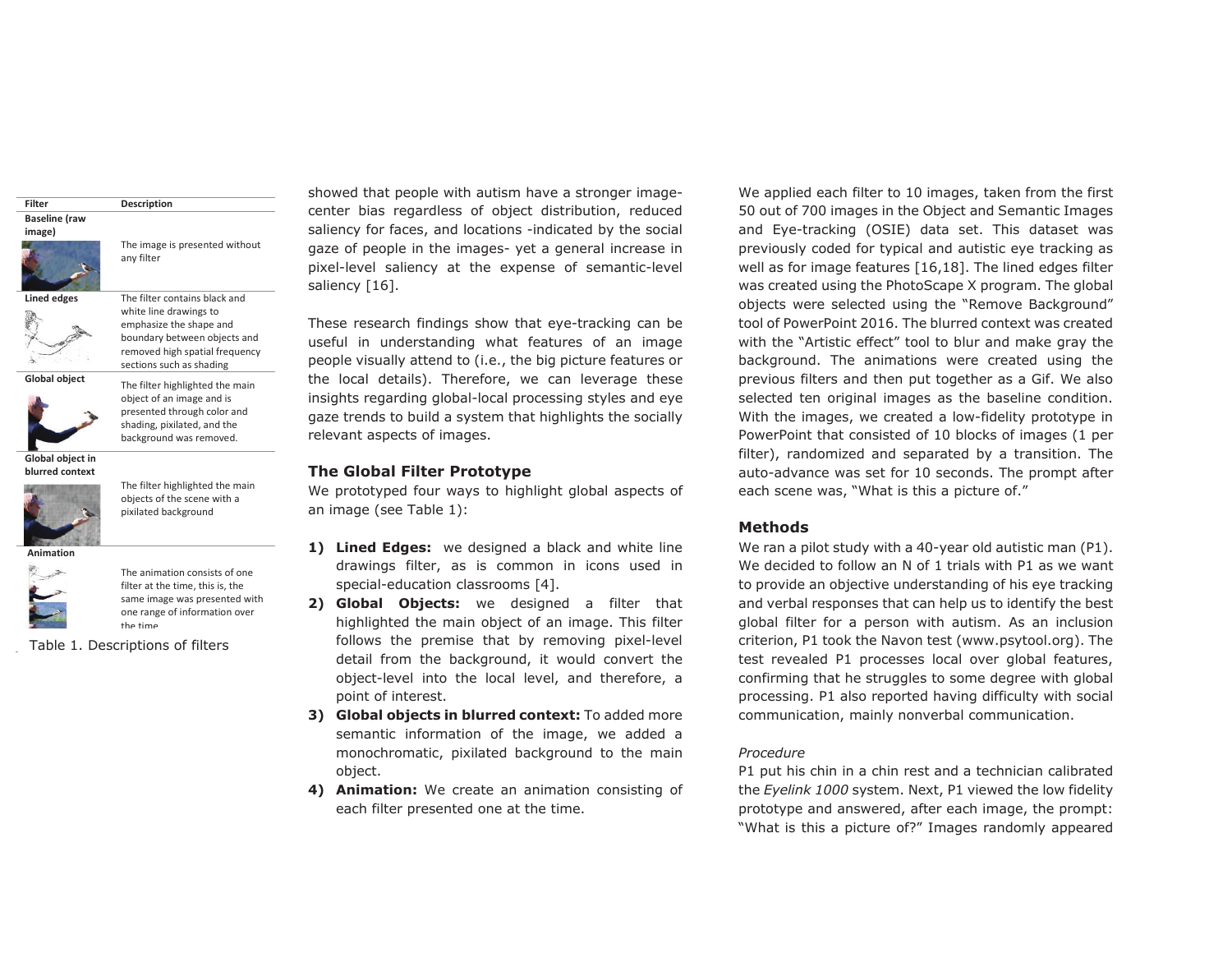

Table 2. Description of the scheme code to score participant's answers

on a display. Finally, we conducted a semi-structure interview with P1.

#### *Data Collection and Analysis*

The session was video-recorded, and the answers from P1 were transcribed. Two researchers scored P1 verbal responses following the scheme code of Table 2. With the results of the scores, we ran a 2-tailed ANOVA to test if the filter was significantly different from the baseline.

Eye-tracking data was collected on an Eyelink 1000 system, which gathers gaze point data at a rate of 500 Hz. We then transformed these data into fixations and saccades using Cluster Fix algorithm [6]. Given that in this work, we are interested in the global visual attention, that is thought to occur in the first fixation and saccade [14] and is described to be observed within 40ms, we further analyze first fixations and saccade of P1. There is usually a central bias in the fixation of the gaze as viewers tend to continue looking at a place for a while before a new image appears. To address this bias, we removed the first fixation and computed the second and third fixations to analyze global aspects. From these two early fixation points, we created a vector to indicate the saccade (i.e., a segment of scan path with direction; see Figure 2). We analyzed the direction and intersection of each vector in the scene as initial saccades may uptake global information—especially long saccades and brief fixations [7]. Intersections were according to the hotspots of semantic features of a scene viewed by neurotypical people [18].

We determined the performance of each filter in three manners: (1) by comparing the number of overlaps between the vectors and OSIE hotspots –the overlap demonstrates a shift in attention to global features [7,12]; (2) by classifying the length of the vector below or above the median –saccade length, as it has been associated with global processing [17]; and (3) by computing the combination of the parameters of length and overlap, which we call "combo".

We assigned initial vector of each image first vector a category of "below the median distance" and score of 0 (e.g., local) or "above the median distance" and score of 1 (e.g., global) for the distribution of first saccades across the 50 images. Initial vectors ranged from 23 pixels to 465 pixels with a median length of 222 pixels. Once each vector was labeled, we conducted a paired ttest for each image viewed in baseline compared to each filter's 10 images (see example in Figure 2). Please note that the animation filter begins with a lined edge filter, and the first saccade occurs within the first 1 second. Then, during this time, P1 only saw the lined edge filter. Therefore, this analysis discards the Global to Local Progression via Animation filter.

#### *Results*

Both the verbal and the eye-tracking analyses revealed that P1 performed better with filters than in the baseline.

#### VERBAL RESPONSES

The verbal responses of P1 revealed that he provided more holistic responses with filters in comparison with baseline (Figure 3). In the baselines images, P1 gave both local and global responses. For example, if the scene contains a breakfast (See figures in Table 1), his answer was "a table with a computer and some electronics and someone's meal." This result means that P1 only describes one object at the time, but half of the time, he could not integrate the image as a whole.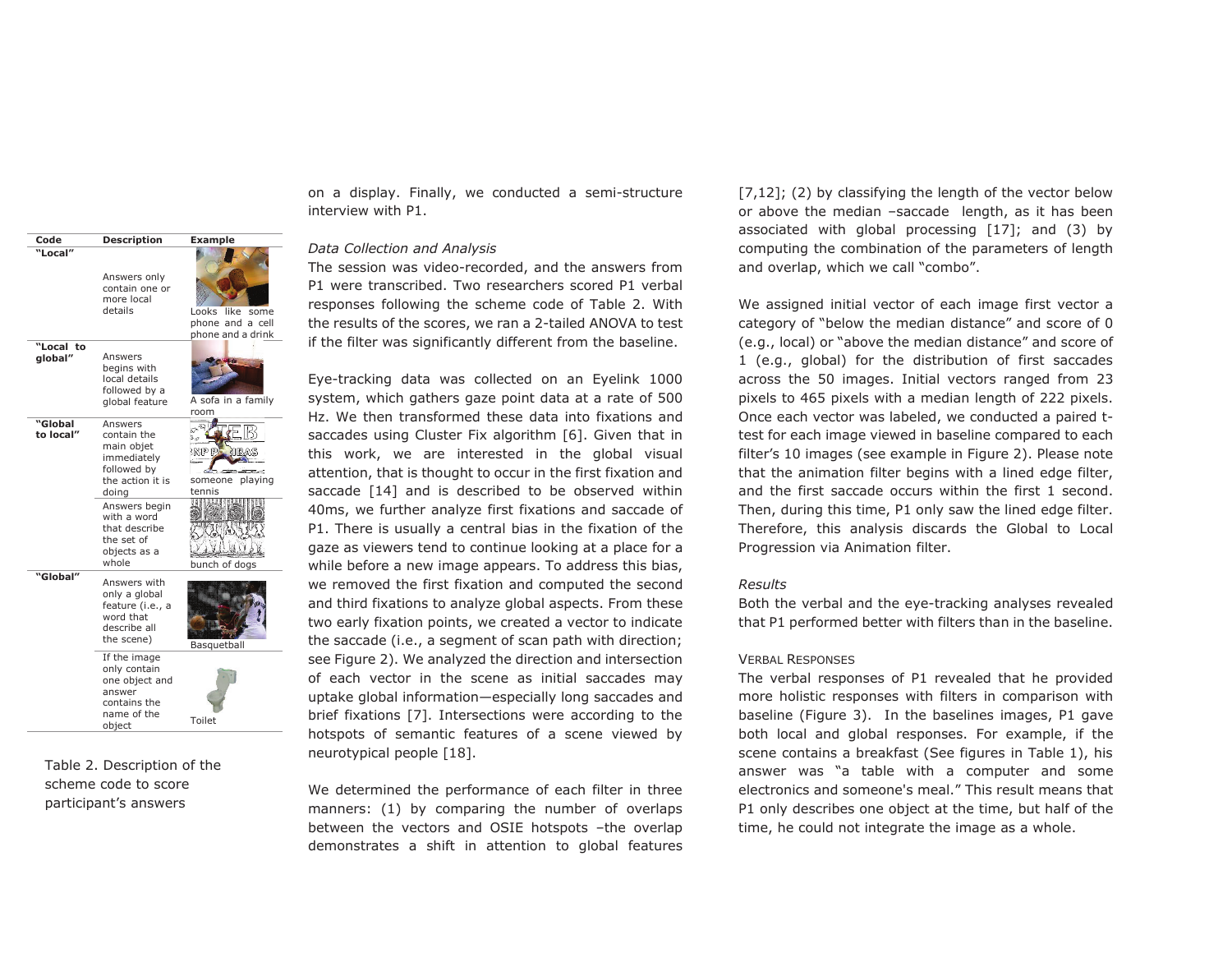





Figure 2. A raw image (top), a global object in blurred context image (center), and a global object filter (bottom), overlapping with the hotspots (in green/yellow) and red arrows showing the first saccade of P1.

P1 gave more global responses with the Global Object (90%; p=0.041), and the Global Object in Burred Context (60%;  $p=0.1$ ) filters. A possible reason is that some images only highlight the main objects of the scenes where P1 focused all his attention. Also, P1 suggested that both filters made the main object "very obvious." However, the Global filter lacks context details that, for some scenes, could be important. For example, an image with only a toilet could be a "restroom" or a "bathroom" (see figures in Table 1).

In contrast, having the blurred background gave more information about the scene, in this case, P1 started with some of the main details, and then he added in key parts. Perhaps, P1 realized he had to include all the objects on the filters and infer what was happening using some information from the background. In this case, these filters helped him to signal how many details were relevant (to the researchers) to understand the big picture.

With the Lined Edge filter, P1 gave more Global to Local responses (50%; p=0.34), he specifically said that this filter *"depends on the picture, [understand the pictures is] harder with tons of details."* Therefore, he had some difficulties in answering some scenes. A possible reason is that we used the same threshold (i.e., we changed the colors of each image to a black and white silhouette using the same parameters from PhotoScape adaptive threshold filter) to highlight the high spatial frequencies of the images. Therefore, some of the images have more or fewer details according to their illumination level.

With the Local Progression via Animation filter, P1 gave 40% of global responses ( $p=0.34$ ). He said that this filter allowed him "*to see it more ways than one*" and reminded him of forensic lightening where different aspects of a scene show up in different types of light (suggesting P1's attention shifted). This result could show that although P1 found this filter useful, the animation should be improved to reduce the cognitive load that people with autism may be added by changing images over time. These results suggest that P1 provided more holistic responses with filters —as seen by more global responses when many of the details were filtered. We saw far more global responses when the filter discriminated the global objects from local details.

#### EYE TRACKING

We found that the Global Object filter produced longer saccades vectors more frequently (7 out of 10 images) than the baseline  $(1 \text{ out of } 10 \text{ images})$   $(p<0.005)$ . Also, the blurred background filter performed well compared to baseline (5 of 10 images had long saccades; p<=.005). This result shows that with global objects emphasized, more global saccades occurred (saccades tend to be longer); hence, P1 may have scanned more of the image to get global concept.

The overlap between the early saccade and the hotspot was significantly better with the Global Object than the baseline (9 out of 10 vectors overlapping the hotspots compared to 2 out of 10 in baseline;  $p < 0.001$ ; Figure 2). This result might show that the saccade vectors were oriented toward and traveled through the global areas (hotspots) significantly more often when P1 saw the scene with the Global Object filter than the baseline condition. This result suggests that P1 shifted visual attention to global areas by using filters.

When combining saccade length with vectors overlapping the hotspots, we found that the Global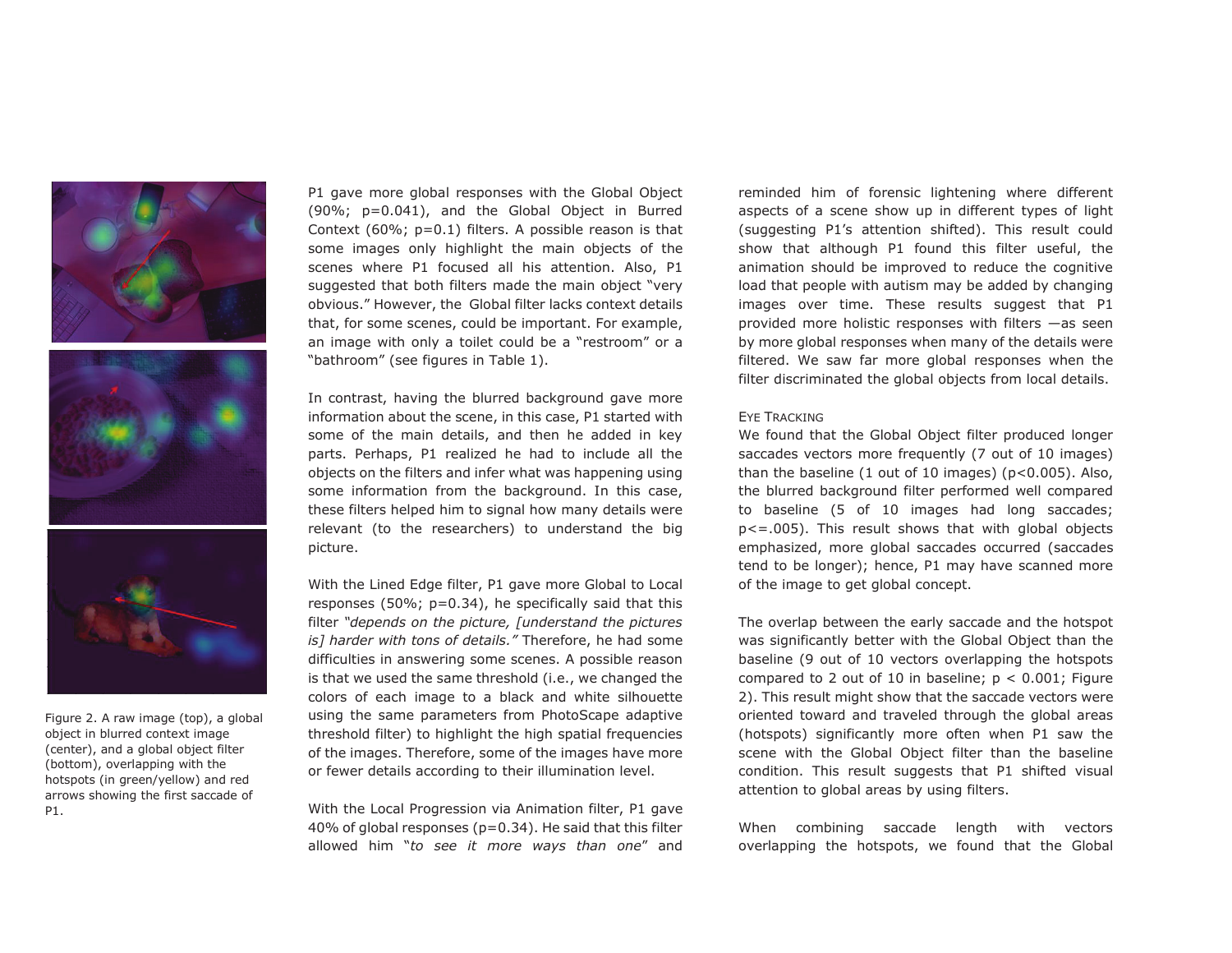

Figure 3. Participant's answers per filter. Please note that \* filters has a significant differences comparing with the base line according to a 2-tailed ANOVA with confidence interval of 95%

Object filter performed significantly better than baseline (7 of 10 images with a "combo" compared with 1 out of 10 'combo' p<0.005). This result shows that when P1 saw the scenes with the Global Object filter, his early saccades were longer and oriented to the hotspots, again suggesting that the filter may influence global visual attention. Overall, our results show that the global objects filter quickly redirects the saccades of P1 to important zones of the scenes.

#### **Discussion**

Both the verbal and eye-tracking analyses revealed that the global object's filters yielded the best results. These results suggest that the global object filters were successful in shifting eye gaze to important areas of the image and may have helped P1 provide more global responses. Overall, this study produced a rich data set of verbal behavior and eye-tracking—thus enabling us to view global processing from different angles.

From a methodological point of view, we learned that scoring verbal response as global or local is not an easy task. More research needs to be done to understand how can we measure the verbal response of individual in such a manner that we can gain an understanding if they had local or global processing. We also learned that eyetracking helps to understand where and how people with autism view a scene. We will further explore how this information could be used to infer the visual processing. In this paper, we explored different manners to analyze eye-tracking data by giving more importance to early global processing rather than analyzing all the heat map (or hotspots) or scan paths produced over the full 3 second viewing. We believed this could be a starting point to analyze new ways on how we can measure the global processing of a visual scene.

One limitation of this study is that we only test our prototype with one participant. However, "N of 1 trials" are become more common nowadays, as they show promising results to investigate the effect of drugs, sensors, and digital medicine for health interventions [8,11]. Following this methodological approach, the HCI and assistive technology communities can create personalized pervasive assistive technology in order to maximize the quality of life of people with disabilities. However, it is well known that for "N of 1 trial" is difficult to compare the finding from different studies. Then, as future work, we plan to conduct a more extensive study with more participants to understand if our results can be generalized.

#### **Conclusion and Future Work**

This paper explored how manipulating images to promote global processing impacted one autistic adult. Across two analyses, we found that a filter that removed the background appeared effective at shifting the visual attention to global features, which are reflected by his improvement in verbal responses to "what is this picture about." Perhaps this shift in sensory perception paves the way to directly accessing one's cognitive skills. Future work will consist of expanding to group studies, and expanding the eye tracking analysis to examine gaze path patterns across images.

#### **Acknowledgments**

We acknowledge P1, and The Brain Institute for allowing us to share their equipment, Alice Wong, Andy Liang, Dr. Aaron Schurger and Tian Lan for help with accessing eye tracking data. We also thanks to the Jacobs Foundation Advanced Research Fellowship and Dr. Gillian Hayes for her feedback.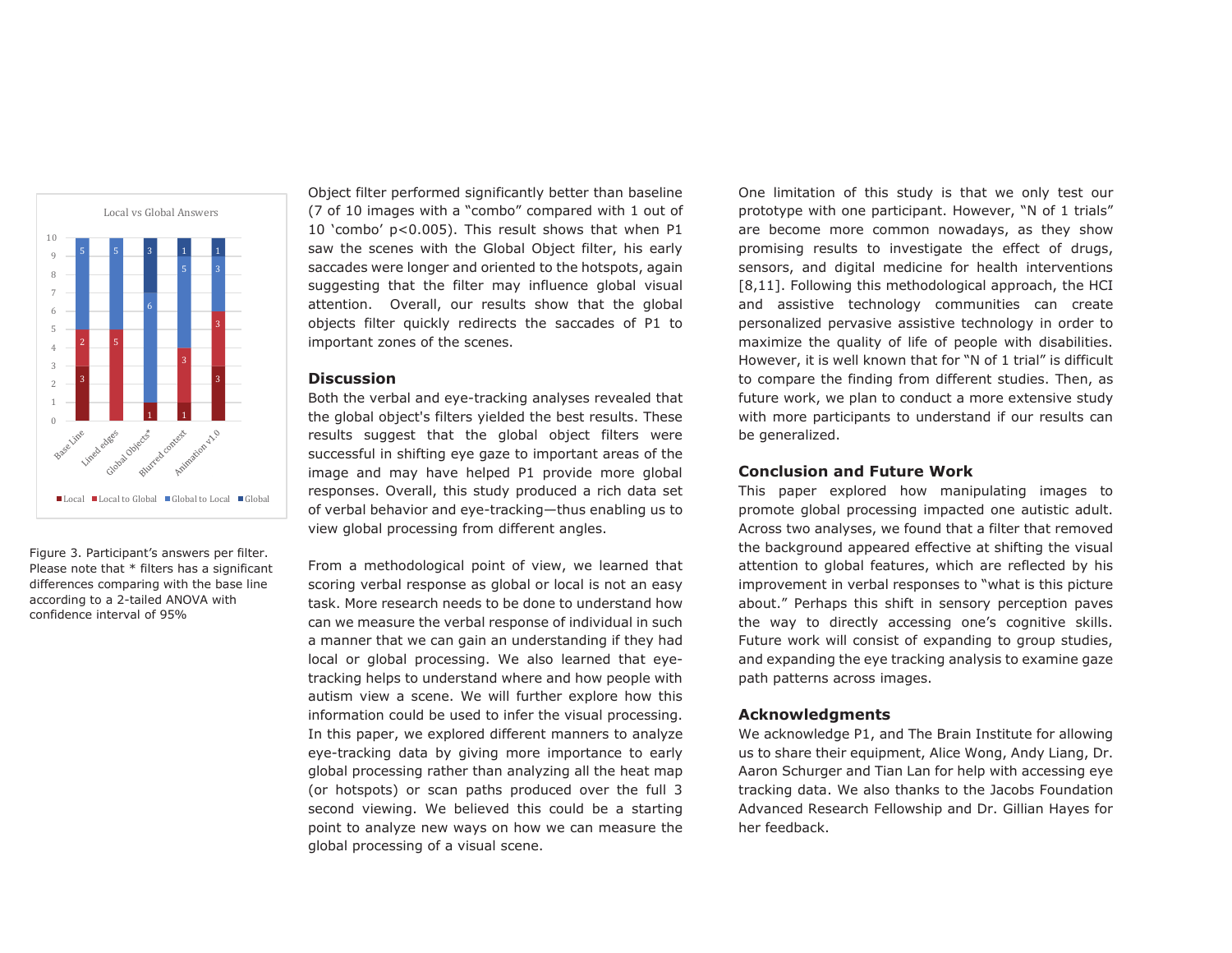#### **References**

- 1. Magali Batty and Margot J. Taylor. 2003. Early processing of the six basic facial emotional expressions. *Cognitive Brain Research* 17, 3: 613– 620.
- 2. Jules Davidoff, Elisabeth Fonteneau, and Joel Fagot. 2008. Local and global processing: Observations from a remote culture. *Cognition* 108, 3: 702–709.
- 3. Susan Hagen. 2012. The mind's eye. *Rochester Review* 74, 4: 32–37.
- 4. Gillian R. Hayes, Sen H. Hirano, Gabriela Marcu, Mohamad Monibi, David H. Nguyen, and Michael T. Yeganyan. 2010. Interactive visual supports for children with autism. *Personal and Ubiquitous Computing* 14, 7: 663–680.
- 5. Ronald Hübner and Gregor Volberg. 2005. The Integration of Object Levels and Their Content: A Theory of Global/Local Processing and Related Hemispheric Differences. *Journal of Experimental Psychology: Human Perception and Performance* 31, 3: 520–541.
- 6. Seth D. König and Elizabeth A. Buffalo. 2014. A nonparametric method for detecting fixations and saccades using cluster analysis: Removing the need for arbitrary thresholds. *Journal of Neuroscience Methods* 227: 121–131.
- 7. John Liechty, Rik Pieters, and Michel Wedel. 2003. Global and local covert visual attention: Evidence from a bayesian hidden markov model. *Psychometrika* 68, 4: 519–541.
- 8. E. O. Lillie, B. Patay, J. Diamant, B. Issell, E. J. Topol, and N. J. Schork. 2011. The n-of-1 clinical trial: the ultimate strategy for individualizing medicine? *Personalized medicine* 8, 2: 161–173.
- 9. David Navon. 1977. Forest before trees: The precedence of global features in visual perception. *Cognitive psychology* 9, 3: 353–383.
- 10. A Oliva. 1997. Coarse Blobs or Fine Edges? Evidence That Information Diagnosticity Changes the Perception of Complex Visual Stimuli. *Cognitive Psychology* 34, 1: 72–107.
- 11. Bethany Percha, Edward B. Baskerville, Matthew Johnson, Joel T. Dudley, and Noah Zimmerman. 2019. Designing Robust N-of-1 Studies for Precision Medicine: Simulation Study and Design Recommendations. *Journal of Medical Internet Research* 21, 4: e12641.
- 12. Rik Pieters and Michel Wedel. 2017. A review of eye-tracking research in marketing. In *Review of marketing research*. Routledge, 143–167.
- 13. Caroline E. Robertson and Simon Baron-Cohen. 2017. Sensory perception in autism. *Nature Reviews Neuroscience* 18, 11: 671–684.
- 14. Stine Tanggaard. 2016. Mental Imagery in High-Functioning Autism Spectrum Disorder. Universdity of Oslo.
- 15. Shuo Wang, Ming Jiang, Xavier Morin Duchesne, Elizabeth A. Laugeson, Daniel P. Kennedy, Ralph Adolphs, and Qi Zhao. 2015. Atypical Visual Saliency in Autism Spectrum Disorder Quantified through Model-Based Eye Tracking. *Neuron* 88, 3: 604–616.
- 16. Shuo Wang, Ming Jiang, Xavier Morin Duchesne, Elizabeth A. Laugeson, Daniel P. Kennedy, Ralph Adolphs, and Qi Zhao. 2015. Atypical Visual Saliency in Autism Spectrum Disorder Quantified through Model-Based Eye Tracking. *Neuron* 88, 3: 604–616. 2
- 17. Michel Wedel, Rik Pieters, and John Liechty. 2008. Attention switching during scene perception: How